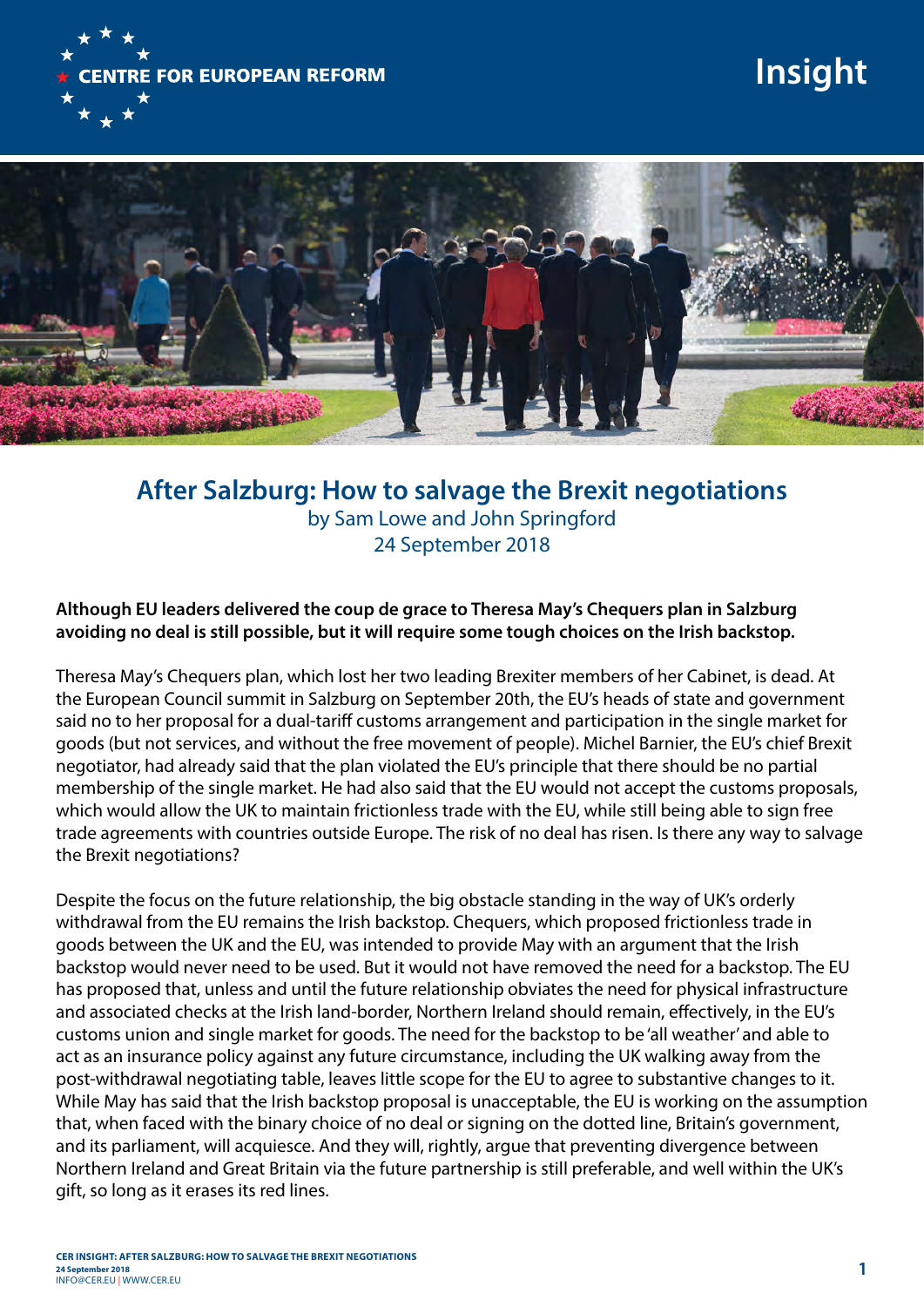

While it is unlikely that the EU's offer on Northern Ireland will change substantively, as indicated by Barnier and others, there is scope for softening around the edges, and reducing the need for checks between Northern Ireland and Great Britain. A customs border, if not a regulatory one, could also be prevented if the UK were to remain in a customs union with the EU after the transition period ends, either temporarily or permanently. It remains to be seen whether May could agree to this and keep her job, or whether the British parliament would sign off on such a deal.

## **1. De-dramatisation**

Barnier has often talked about his desire to 'de-dramatise' the backstop in the British debate. This does not mean that the EU is entertaining the idea of revising its stance on the backstop, but Barnier has indicated the EU can be flexible, and said that not all of the necessary checks have to be carried out in Northern Irish and British ports. It might also be possible to reduce the direct oversight of Northern Ireland's border and regulatory institutions by the European Commission and the European Court of Justice. There are already checks at the Port of Larne in Northern Ireland on imports of live animals from Great Britain, and, so the argument goes, extending these checks to all food products would be a matter of increased scope, not creating something new. Of the four most relevant types of checks – on customs, regulations and standards, value added tax, and animal and plant hygiene – only the last, for which the infrastructure already partially exists, explicitly needs to be carried out in the ports rather than online, in distribution centres or on the ferries themselves.

In the event of the backstop coming into effect, Northern Ireland would be in a separate customs territory to the rest of the UK, but this would have no impact on Northern Ireland's constitutional status as a component part of the UK, which is enshrined in the Good Friday Agreement. Other nations manage similar arrangements with little fuss: the Canary Islands are outside the EU's VAT area, despite being a constituent region of Spain, which necessitates checks. Indeed, having a foot in both camps could be to Northern Ireland's economic advantage, and is perhaps the only workable half-way house for the six counties, which overwhelmingly voted to remain. Fresh elections to the devolved government in Northern Ireland, which has been suspended since January 2017, may be needed to get public consent for such a move. But an opinion poll by the UK in a Changing Europe think-tank found that 49 per cent of Northern Irish people would be prepared to accept a border in the Irish Sea, with 39 per cent opposed.

#### **2. Conditional bolt-ons**

While the withdrawal agreement will probably only bind both sides to a Northern Ireland-specific backstop, it could allow for whole UK solutions, that would be conditional – and this is important – on the future, post-withdrawal, consent of both the UK and EU. This would ensure the backstop remains all-weather – if the UK walked away from the negotiating table it would still apply to Northern Ireland – yet opens up the option of partial extension to the whole UK.

For example, the withdrawal agreement text on the backstop could state that, conditional on future agreement by both the EU and UK, a temporary customs union (perhaps [similar](https://assets.publishing.service.gov.uk/government/uploads/system/uploads/attachment_data/file/714656/Technical_note_temporary_customs_arrangement.pdf) to that proposed by the UK at the beginning of the summer) could be extended to the UK. That customs union would last until both the EU and the UK agreed upon a long-term solution for Northern Ireland. The time-limited union would remove the need for some checks relating to customs, if not all regulatory checks.

Another option that could be triggered is a time-limited extension to the transition period. The current draft withdrawal agreement does not enable the parties to extend the transition, but the EU might agree to introduce a 'revision clause' which would allow for the extension beyond 2020. That would give